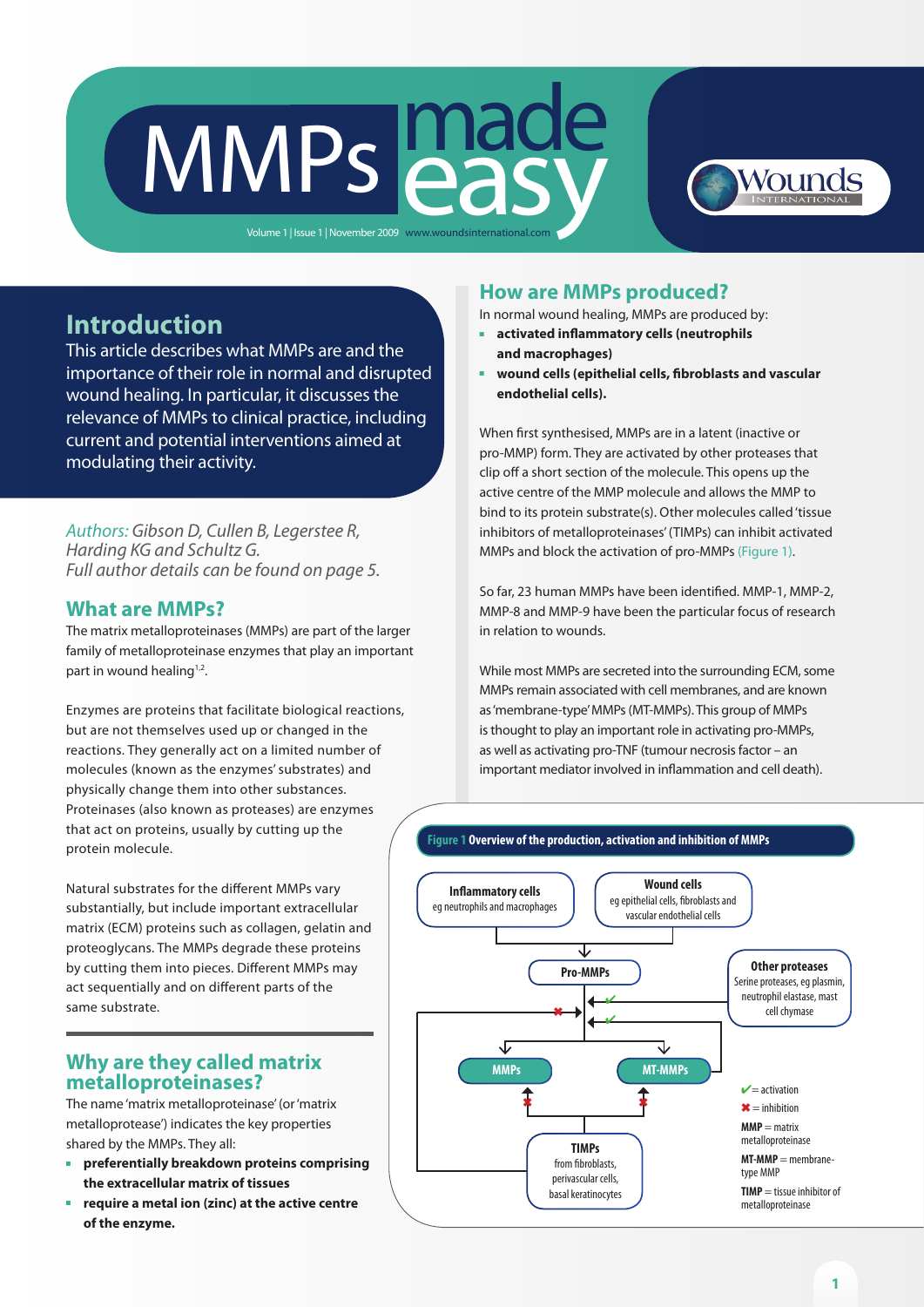# MMPs made



# **MMPs in normal wound healing**

MMPs play essential and beneficial roles in at least five major processes in normal wound healing (Box 1).

#### **Box 1 MMPs in normal wound healing**

| <b>Role of MMPs</b>                                                                                         | <b>Main phase</b><br>of healing |
|-------------------------------------------------------------------------------------------------------------|---------------------------------|
| ■ Removal of damaged<br><b>FCM</b> and bacteria                                                             | Inflammation                    |
| ■ Degradation of<br>capillary basement<br>membrane for<br>angiogenesis<br>■ Migration of epidermal<br>cells | Proliferation                   |
| • Contraction of scar<br>FCM<br>Remodelling of scar<br>FCM                                                  | Remodelling                     |

#### **Removal of damaged ECM**

MMPs break down the damaged ECM that occurs at the edge of acute skin wounds. This enables new ECM components (eg collagen, fibronectin, and proteoglycans) synthesised by wound cells to integrate correctly with intact ECM components at the wound edges.

In addition, MMPs help to slough out biofilms. Biofilms consist of a gelatinous matrix produced by bacteria that shields the microbes from the immune system. The MMPs secreted by inflammatory cells surrounding biofilms digest (loosen) the attachments between the bacterial biofilms and the wound bed.

#### **Angiogenesis**

MMPs degrade the basement membrane that surrounds capillaries. This allows vascular endothelial cells to migrate from capillaries near the wound and to establish new blood vessels into the wound bed<sup>3,4</sup>.

#### **Migration of cells**

MMPs (especially MMP-1) are required for migration of epithelial cells, fibroblasts, and vascular endothelial cells across or through the ECM. When epithelial cells at the edge of a wound begin to proliferate and migrate as a sheet across the wound bed, the epithelial cells just trailing behind the leading edge of the sheet secrete MMP-1. This partially digests the type 1 collagen and weakens the attachment of the cells' membranes to the matrix, allowing the cells to move across the collagen matrix $2,5,6$ .

#### **Contraction**

MMPs secreted by myofibroblasts are necessary for contraction of newly synthesised scar ECM. Large excision wounds in humans can contract up to about 20% of the initial wound area $7,8$ .

#### **Scar remodelling**

Repair of skin wounds initially produces a highly disorganised scar matrix. However, wound cells continue to produce low levels of MMPs long after the initial scar is formed. These MMPs slowly remove the disorganised ECM, which is gradually replaced by ECM with a more normal and more highly organised structure<sup>1,9,10</sup>.

# **Why do MMPs sometimes cause problems?**

Although MMPs have the important role of breaking down proteins so that new tissue forms, when MMPs are present in a wound bed at too high a level, for too long a time, and in the wrong places, they begin to degrade proteins that are not their normal substrates. This can result in 'off target' destruction of proteins, such as growth factors, receptors and ECM proteins, that are essential for healing, and so ultimately impair healing.

Substantial evidence has amassed that MMPs in general are highly elevated in wounds with delayed healing compared to acute healing wounds<sup>11-22</sup>. The potentially damaging effects of these high levels is compounded by the fact that TIMP levels in chronic wounds are generally slightly lower than in acute wounds.

# **How do we know about the effects of high levels of MMPs on healing?**

Proteases came onto the wound healing radar when it was discovered that the ECM of wounds that were not healing did not contain intact fibronectin, a molecule necessary for cell adhesion and growth factor signalling<sup>23</sup>. Moreover, intact fibronectin reappeared in the wound bed as a wound began to turn the corner towards healing<sup>23</sup>.

Further work demonstrated that the neutrophil-derived protease elastase was the biggest contributor to fibronectin degradation in nonhealing wounds, and that fibronectin degradation products stimulate the release of MMPs<sup>24,25</sup>.

Several groups have gone on to show that the amount of active MMP-9 is inversely correlated with wound closure rate, ie high levels of active MMP-9 correlate with lower wound closure rates<sup>15,19,20</sup>.

It is important to note, however, that while most non-healing wounds in these studies had elevated MMP-9 activity levels, not all did, meaning that excessive MMP-9 activity is an important contributor to delayed healing, not necessarily the only cause.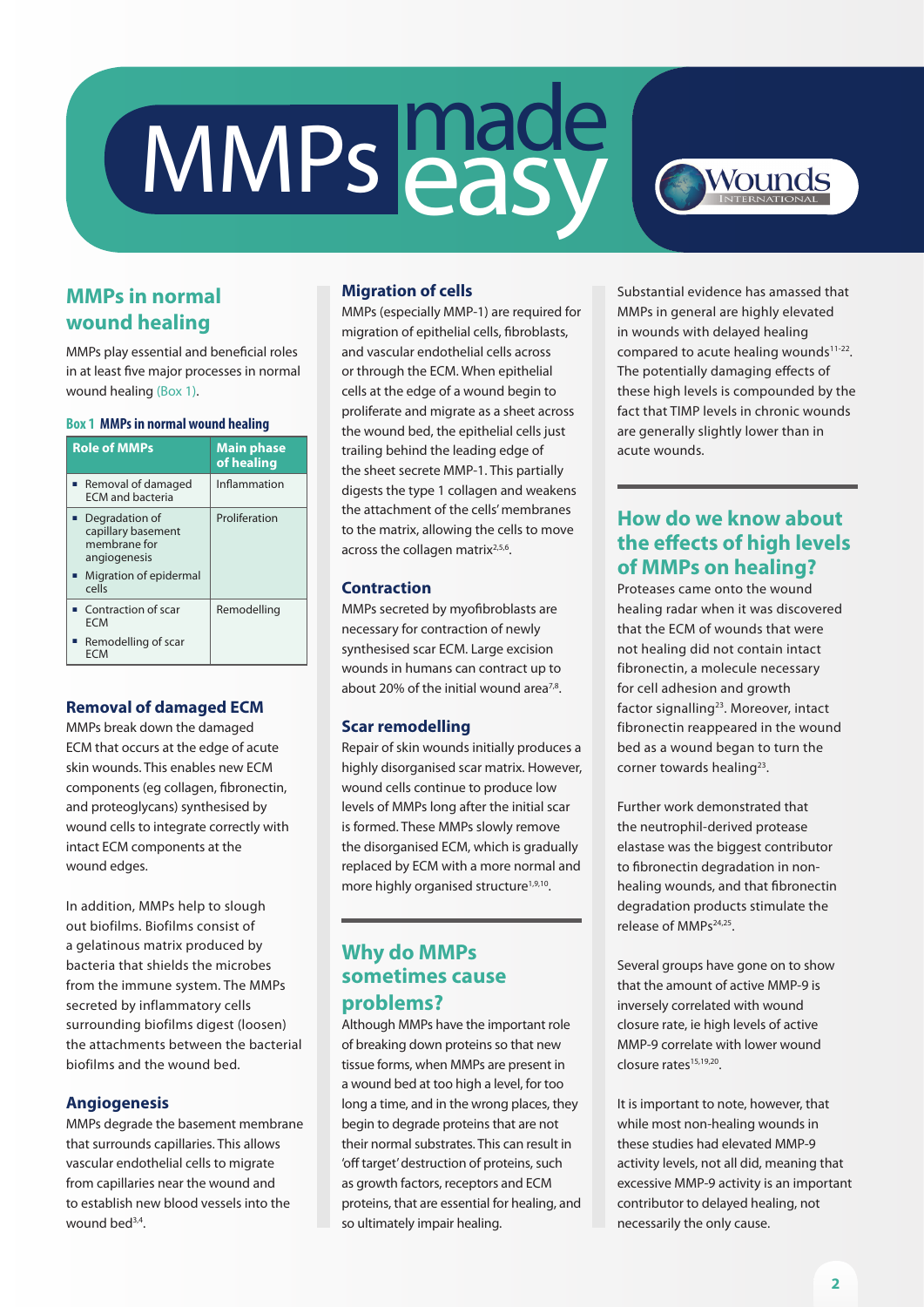# **How else are MMPs involved in delayed healing?**

#### **Protease inhibitors**

Significantly, several MMPs are able to deactivate alpha-1 protease inhibitor ( $\alpha$ 1-PI) and alpha-2 macroglobulin ( $\alpha$ <sub>2</sub>M), which are two important natural inhibitors of the (non-MMP) serine proteases elastase and plasmin. High levels of MMPs in wounds can therefore indirectly lead to high levels of elastase (which degrades elastin, a major constituent of elastic tissue fibres) and plasmin (which digests fibrin, a protein found in blood clots).

#### **Inflammatory cytokines and free radicals**

Once activated at wound sites, inflammatory cells release cytokines (cell-to-cell signalling molecules) such as TNF, IL-1 and IL-6. When in excess, these cytokines stimulate production of abnormally high levels of proteases (including MMPs) and free radicals, which further fuel the inflammatory process $26,27$ .

Free radicals, such as hydrogen peroxide, kill bacteria and clean the wound. However, when free radicals are in excess, they can cause tissue damage. Free radicals have been implicated in the development and the persistence of venous leg ulcers and it has been shown that scavenging the free radicals using antioxidants improves healing in such wounds<sup>28</sup>.

#### **Growth factors**

Many investigators have shown that growth factors (eg platelet derived growth factor (PDGF), epidermal growth factor (EGF) and vascular endothelial growth factor (VEGF)) incubated in exudate from non-healing wounds are rapidly degraded and that such degradation can be prevented by the addition of a protease inhibitor to the exudate<sup>29-31</sup>. This suggests that in nonhealing wounds the growth factor degradation may be due to excessive levels of proteases.

Bacterial proteases have also been shown to rapidly degrade growth factors<sup>32</sup>. The extent of growth factor degradation is dependent upon the type of bacteria, as each species produces different levels and types of proteases. This variance is associated with the virulence of the bacteria and may explain why certain bacteria even in small quantities can be extremely detrimental to the wound healing process.

#### **Cell numbers**

Degradation of growth factors removes the signal that stimulates proliferation of the cells required for tissue replacement (fibroblasts, endothelial cells and keratinocytes). Indeed, *in* 

*vitro* studies have shown that exudate from healing wounds stimulated cell division; in contrast, exudate from non-healing wounds inhibited cell division<sup>33,34</sup>.

#### **Bioburden**

The normal host response to bacterial contamination of a wound is to elicit an inflammatory response that allows inflammatory cells to infiltrate and clean the wound in an effort to prevent infection. However, if pathogens are in excess they can cause problems, initially delaying healing but eventually leading to a wound infection<sup>35</sup>.

Recent research suggests that a high percentage (about 60%) of wounds with delayed healing have bacterial biofilms and that bacteria in biofilms are very resistant to killing by host antibodies, inflammatory cells, antibiotics and disinfectants<sup>36-38</sup>.

Consequently, it seems probable that in many cases, acute wounds become colonised by bacteria that transform in a matter of days into persistent biofilm bacteria and establish a longterm inflammatory source. The inflammatory cells activated in response to the biofilm secrete reactive oxygen species (free radicals) and proteases, including MMPs, in an attempt to destroy the bacteria. Unfortunately, the proteases also destroy pro-healing factors and ECM components in the wound bed, disrupting the wound healing process.

# **How do we know when raised levels of MMPs are causing healing problems?**

The ability to heal is affected by a wide range of intrinsic and extrinsic factors. For example, increased age, medication (eg steroids), poor nutrition, comorbidities (eg diabetes, venous disease, peripheral arterial disease) and wound bioburden can each interfere with wound repair processes<sup>39-41</sup>.

*"The process of healing is powerfully programmed and very difficult to obstruct, but it has its enemies." 42*

Regardless of the underlying cause of the delay, wounds with delayed healing generally share similar biochemical characteristics, including43,44:

- <sup>n</sup> **elevated inflammatory markers**
- <sup>n</sup> **high levels of proteases, including MMPs**
- <sup>n</sup> **diminished growth factor activity**
- <sup>n</sup> **reduced cell numbers in the wound.**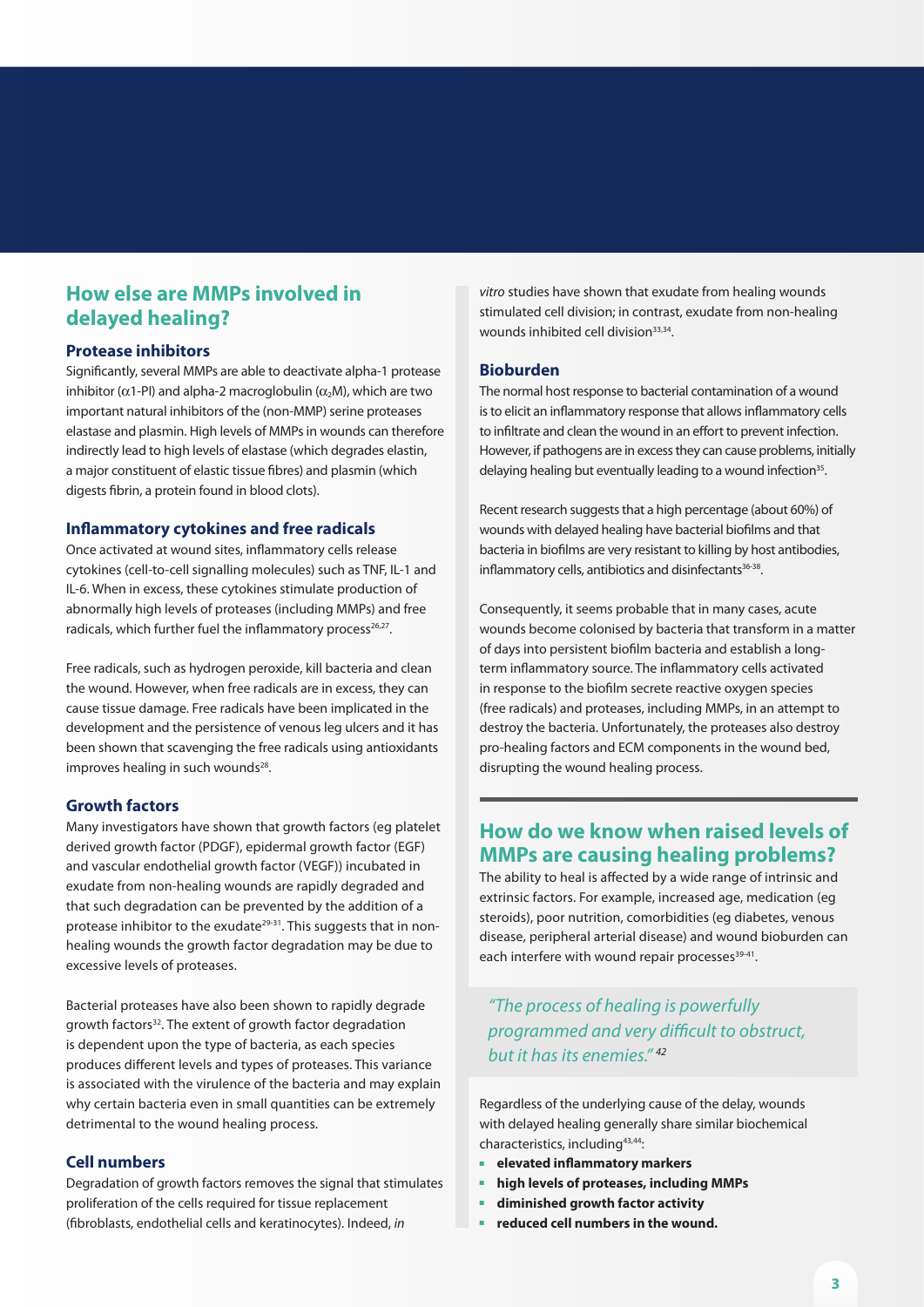As described, these characteristics result in a hostile wound environment in which new tissue and growth factors are degraded and the wound is perpetuated. Wounds in this situation are often referred to as being 'stuck' in the inflammatory phase of healing, where they can remain for months and even years<sup>45</sup>.

#### **Breaking the vicious circle – stimulating healing**

Management of a patient with a wound that is not healing requires an integrated, multidisciplinary approach that systematically works to alter the inflammatory phase of healing. A good analogy is to liken the wound to being stuck in a vicious circle (Figure 2): the clinician needs to use interventions to break out of the circle and move the wound on to the next phase of healing.

Breaking out of the circle will involve alleviating any environmental, systemic, local or wound related factors that might contribute to the delay in healing. The overall aim is to tip the balance in favour of the repair processes.

At the level of the wound, breaking out of the circle (Figure 3) and stimulating healing will involve:

- <sup>n</sup> **treating the cause ie reducing the inflammation**
- **n** managing the consequences **– ie reducing protease activity whilst maintaining a moist wound environment.**

Reduction of excessive protease activity is focused on the wound and may be achieved by:

**n** removing proteases – eg by **absorption of protease-rich wound fluid into dressings or by removal with negative pressure wound therapy**

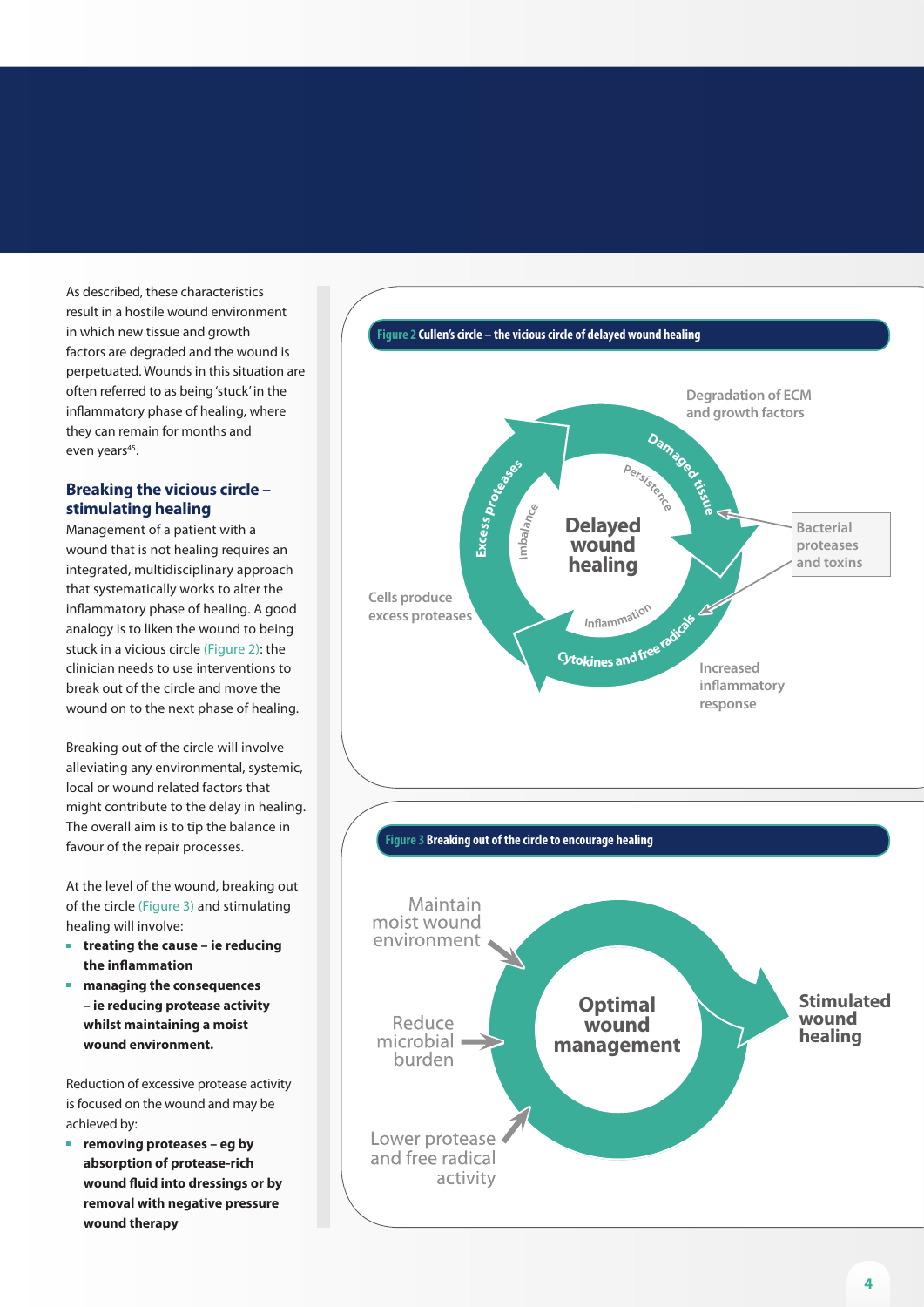- <sup>n</sup> **reduction of protease activity eg by collagen-based dressings**
- <sup>n</sup> **inhibition of MMP synthesis eg by dressings containing polyhydrated ionogen, an emerging approach that**  awaits full clinical evaluation<sup>46,47</sup>.

When indicated, wound bioburden can be reduced with antimicrobial dressings (eg silver- or iodine-based technologies) and antibiotics<sup>35</sup>. However, antibiotics and antimicrobials are less effective at treating bacteria in a biofilm, and physical removal by debridement is currently the only demonstrated method for removing biofilm burden.

# **MMP modulating dressings**

A number of dressings are currently being marketed as modulating protease activity. Reducing the excessive protease activity in the wound is thought to convert the wound to a healing state. Products designed to reduce excessive proteolytic activity and rebalance the wound environment ideally need to inactivate both host- and bacteria-derived MMPs and other proteases.

Modulation of MMP activity by dressings seems to be achieved by one of three approaches, as described above. A significant amount of research has

focused on dressings that act to reduce levels of MMPs by absorbing wound exudate and holding the proteases within the dressing structure. In effect, this binds and inactivates the excess MMPs present in the wound environment.

Many studies have been published on the first MMP modulating dressing (Promogran – containing oxidised regenerated cellulose (ORC) and collagen) and latterly a version which contains silver (Promogran Prisma)48. These illustrated the ability of this dressing to reduce protease activity, scavenge free radicals and control bacterial levels<sup>48,49</sup>. While many of the initial studies involved *in vitro* assays, these dressings have also been assessed and shown to remove these negative factors in fluids from wounds with delayed healing (ex vivo studies)<sup>50</sup>. These *ex vivo* evaluations offer important benefits over *in vitro* assays as they more closely reflect the true biochemical nature of the wound. A randomised controlled clinical study has also shown the ability of collagen/ORC dressings to reduce proteases and that this was correlated to a positive effect on healing<sup>51,52</sup>.

It is also important to recognise that as new products, such as proteasemodulating dressings, are developed to correct a specific biochemical defect, they may not be applicable for all problematic

wounds, but rather to a sub-group with that particular biochemical imbalance.

# **Measuring MMPs**

At present, the clinician has no means of measuring MMP activity in wound fluids or biopsies. Prototype devices are under development. It is hoped that measurement of MMP activity will provide critical information on the healing trajectory of a wound and the suitability of the wound for advanced biological therapies.

*Supported by an educational grant from Systagenix. The views expressed in this 'Made Easy' section do not necessarily reflect those of Systagenix.*

# **Author details**

Gibson  $D^1$ , Cullen  $B^2$ , Legerstee  $R^3$ , Harding KG<sup>4</sup>, Schultz G<sup>5</sup>.

- **1.** Student, Department of Biochemistry and Molecular Biology, University of Florida, Gainesville, Florida, USA
- **2.** Scientific Programme Manager, Systagenix Wound Management, Skipton, UK
- **3.** Global Marketing Director Professional Education, Systagenix Wound Management, Nijmegen, The Netherlands
- **4.** Professor of Rehabilitation Medicine (Wound Healing), Head of Department of Dermatology and Wound Healing, Cardiff University, Cardiff, UK
- **5.** Professor, Department of Obstetrics and Gynecology, Institute for Wound Research, University of Florida, Gainesville, Florida, USA

# **Summary**

It is well established that MMPs are required at the right amount, in the right place, and in the right time frame (duration) for a wound to heal. They play key roles in debriding damaged/devitalised ECM, angiogenesis, re-epithelialisation, wound contraction, and scar remodelling. However, there is strong clinical evidence that chronically elevated levels of MMPs and other proteases prevent wounds from healing, and that treatments that lower MMP activities promote healing of wounds that have stalled<sup>53-55</sup>.

#### **To cite this publication**

Gibson D, Cullen B, Legerstee R, Harding KG, Schultz G. MMPs Made Easy. *Wounds International* 2009; 1(1): Available from http://www.woundsinternational.com